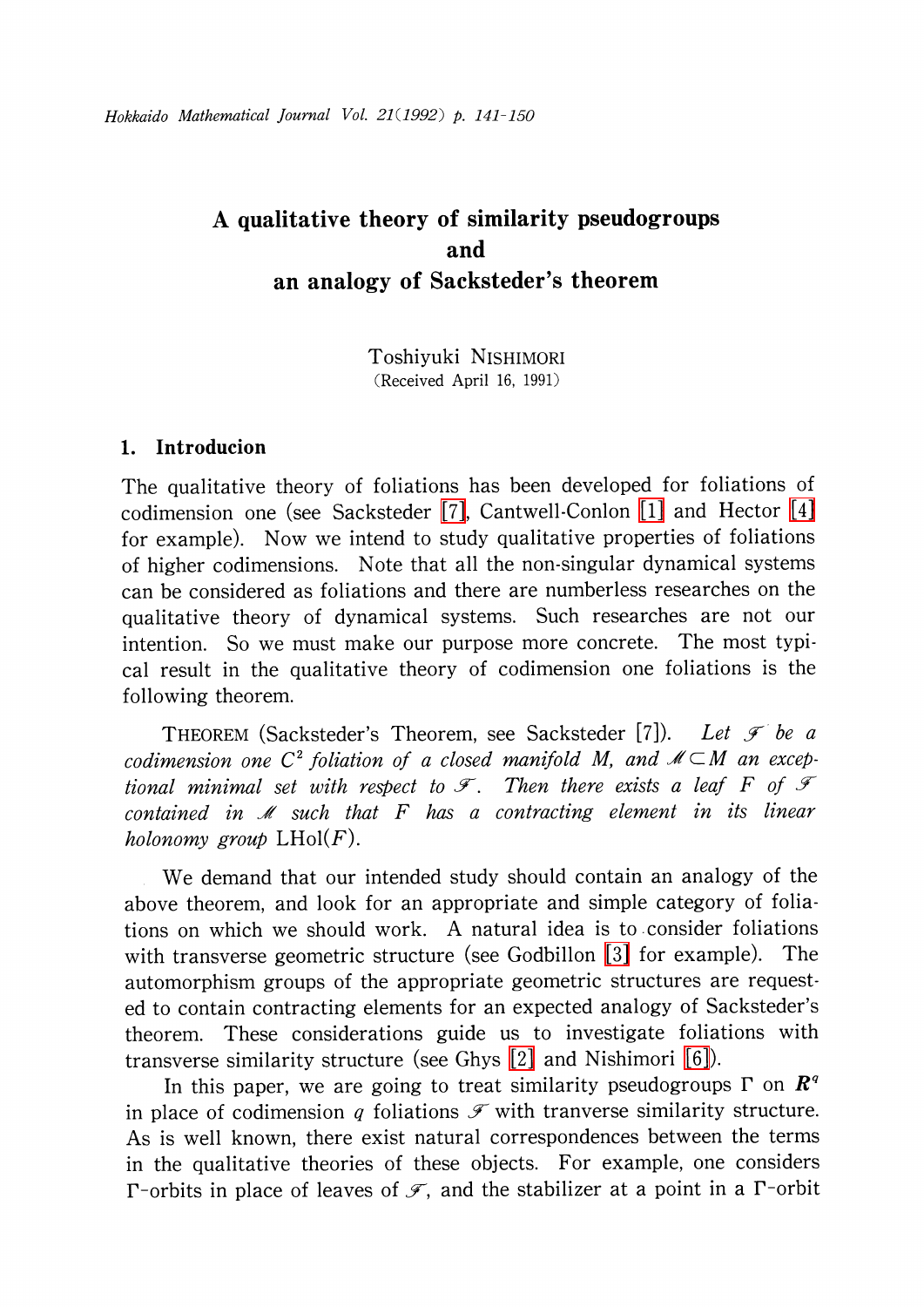in place of the holonomy group of a leaf of  $\mathscr{F}_{\cdot\cdot}$  It is easy to translate results on pseudogroups to those on foliations. The reason why we treat pseudogroups is to avoid the ambiguities completely and to make the skeleton of our arguments simple and apparent.

The plan of this paper is as follows. In  $\S 2$  we give our formulation for similarity pseudogroups. In §3, we introduce a concept " $\Gamma$ -orbits with bubbles " and state our main theorem (Theorem 3.3), which is an analogy of Sacksteder's theorem. In  $\S 4$ , we prove this theorem.

### 2. Similarity pseudogroups and the qualitative theory

In this section, we give a convenient formulation of similarity pseudogroups for our purpose. This formulation makes the arguments simple and avoids the ambiguities (for example, those on the domains of elements of pseudogroups) but does not lose the generality of phenomena in the view point of the qualitative theory.

DEFINITION 2.1. (1) Denote by  $\Gamma_{q,+}^{\text{sim},*}$  the set of homeomorphisms h:  $U \rightarrow V$  satisfying the following conditions:

- (a) The domain  $U$  and the range  $V$  of  $h$  are non-empty, bounded, convex, open subsets of  $\mathbf{R}^{q}$ . (We denote  $D(h)=U$  and  $R(h)=$  $V.$
- (b) There exists an orientation preserving similarity transformation  $\overline{h}: \mathbb{R}^{q} \rightarrow \mathbb{R}^{q}$  such that  $\overline{h}(U)=V$  and  $\overline{h}|_{U}=h$ . (Such  $\overline{h}$  is determined uniquely by h and we call  $\overline{h}$  the extension of h.)

(2) Let  $\Gamma_{q,+}^{\text{sim}}=\Gamma_{q,+}^{\text{sim},*}\cup\{\text{id}_{R^{q}}, \text{id}_{\theta}\}\$ , where id<sub>e</sub> is the unique transformation on the empty set  $\emptyset$ . (We bring in the transformation id<sub>ø</sub> in order that we can cosider the composition for any paris of elements of pseudogroups and make the description simple.)

DEFINITION 2.2. (1) For  $f$ ,  $g\in\Gamma_{q,+}^{\mathrm{sum}}$ , let  $U=g^{-1}(R(g)\cap D(f))$  and  $V$  $=f(R(g)\cap D(f))$ , and difine the *composition*  $f\circ g:U\to V$  by

$$
(f\circ g)(x) = f(g(x)) \text{ for all } x \in U.
$$

(2) For  $f\in\Gamma_{q,+}^{\text{sim}}$ , let  $U=R(f)$  and  $V=D(f)$ , and define the *inverse*  $f^{-1}$ : U  $\rightarrow$  V by

$$
f^{-1}(f(x))=x \quad \text{for all } x \in V.
$$

(Note that if  $f$ ,  $g\in\Gamma_{q,+}^{\text{sim}}$  then  $f\circ g$ ,  $f^{-1}\in\Gamma_{q,+}^{\text{sim}}$ .)

DEFINITION 2.3. A subset  $\Gamma$  of  $\Gamma_{q,+}^{sim}$  is called a *pseudogroup* if it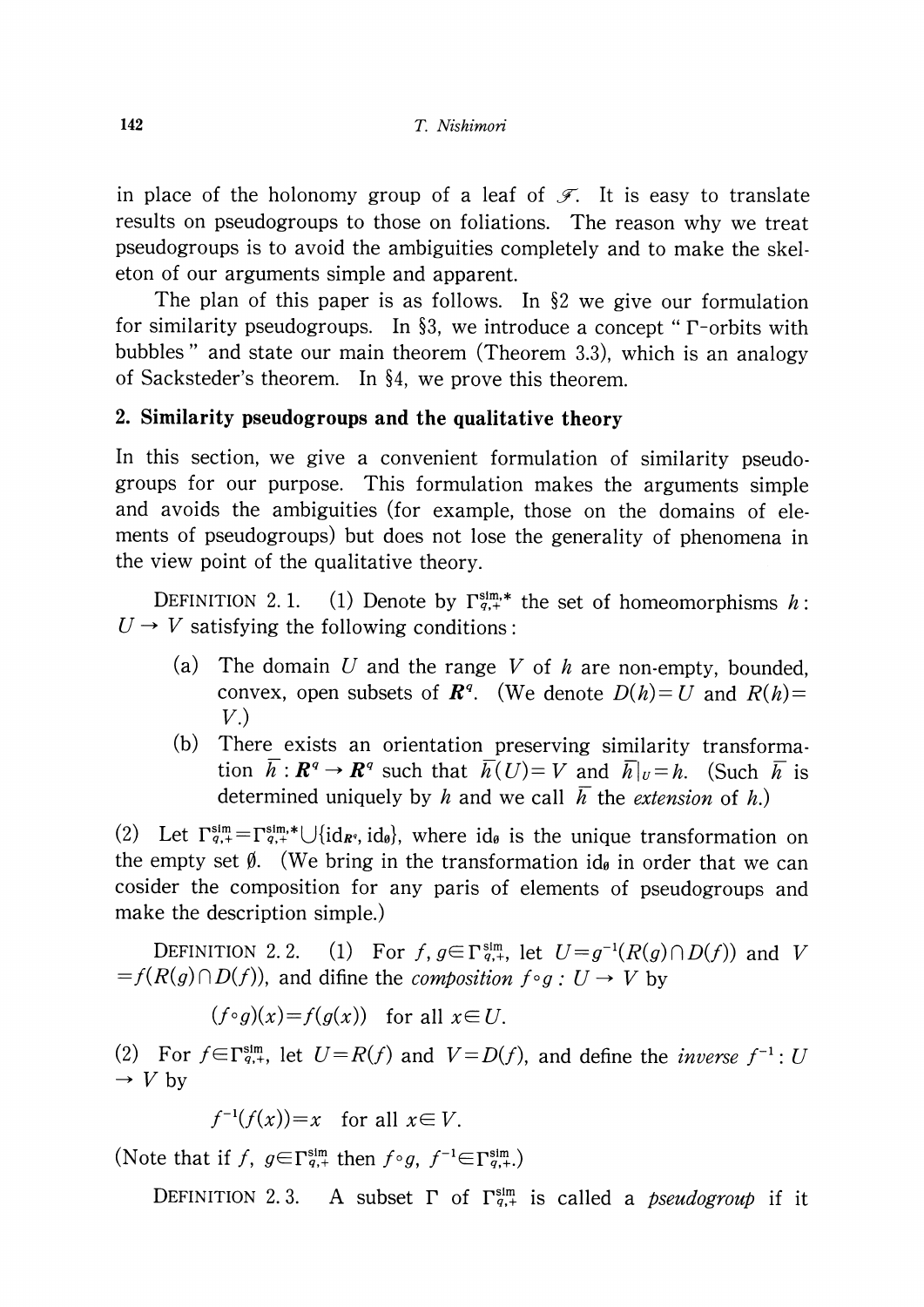satisfies the following conditions:

- (a) id<sub> $R^{q} \in \Gamma$ .</sub>
- (b) If  $f$ ,  $g\mathfrak{\in}\Gamma$ , then  $f\circ g\mathfrak{\in}\Gamma$ .
- (c) If  $f\in\Gamma$ , then  $f^{-1}\in\Gamma$ .

(Noe that  $\Gamma_{q,+}^{\text{sim}}$  is itself a pseudogroup.)

DEFINITION 2.4. Let  $\Gamma_0$  be a subset of  $\Gamma_{q,+}^{sim,*}$ .

(1)  $\Gamma_{0}$  is called symmetric if  $h \in \Gamma_{0}$  implies  $h^{-1}\in\Gamma_{0}$ .

(2) Denote by  $\langle\Gamma_{0}\rangle$  the intersection of all the pseudogroups  $\Gamma\subset\Gamma_{q,+}^{sim}$  which contain  $\Gamma_{0}$ . (Cleary  $\langle\Gamma_{0}\rangle$  is a pseudogroup.) We call  $\langle\Gamma_{0}\rangle$  the *pseudo*group generated by  $\Gamma_{0}$ .

Hereafter let  $\Gamma_{0}$  be a symmetric subset of  $\Gamma_{q,+}^{\text{sim},*}$ , and  $\Gamma=\langle\Gamma_{0}\rangle$ .

DEFINITION 2.5. (1) Denote by  $W(\Gamma_{0})$  the set of words with  $\Gamma_{0}$  as the alphabet. In order to distinguish a word from a composition, we prefer to write a word  $w\in W(\Gamma_{0})$  in such a way as  $w=(h_{m},\dots,h_{1})$  rather than  $w = h_{m} \cdots h_{1}$ . In this way, we identify  $W(\Gamma_{0})$  with the disjoint union  $\amalg$   $\widetilde{\pi}_{=0}(\Gamma_{0})^{\bar{m}}$ , where  $(\Gamma_{0})^{\bar{m}}$  denotes the product of  $m$ -copies of  $\Gamma_{0}$  and  $(\Gamma_{0})^{0}$  is the singleton consisting of the empty word ( ).

(2) For  $w=(h_{m}, \cdots, h_{1})\in(\Gamma_{0})^{m}(m\geq 1)$ , let  $g_{w}=h_{m}\circ\cdots\circ h_{1}$ . For the empty word ( ), let  $g_{()} = id_{R^{q}}$ .

The following proposition gives a description of elements of the pseudogroup  $\Gamma$  generated by the symmetric subset  $\Gamma_{0}\subset \Gamma_{q,+}^{\mathrm{sim},*}.$ 

PROPOSITION 2.6. (1) For each  $w\!\in\! W(\Gamma_{0})$ ,  $g_{w}\!\in\!\Gamma=\!\langle\Gamma_{0}\rangle$ . (2) The map  $\Phi:W(\Gamma_{0}) \to \Gamma$  defined by

 $\Phi(w)=q_{w}$  for all  $w\in W(\Gamma_{0})$ 

is surjective.

PROOF: (1) is clear. (2) follows from the assumption that  $\Gamma_{0}$  is symmetric.  $\square$ 

The terms in the qualitative theory are defined as follows.

DEFINITION 2.7. For  $x\in I\!\!R^{q}$ , we call

 $\Gamma(x)=\{q(x):q\in\Gamma, x\in D(q)\}$ 

the  $\Gamma$ -*orbit* of x. (Note that  $x \in \Gamma(x)$ .) (2) A subset E of  $\mathbb{R}^{q}$  is called a  $\Gamma$ -*orbit* if there exists  $x\in \mathbb{R}^{q}$  with  $E=$  $\Gamma(x)$ .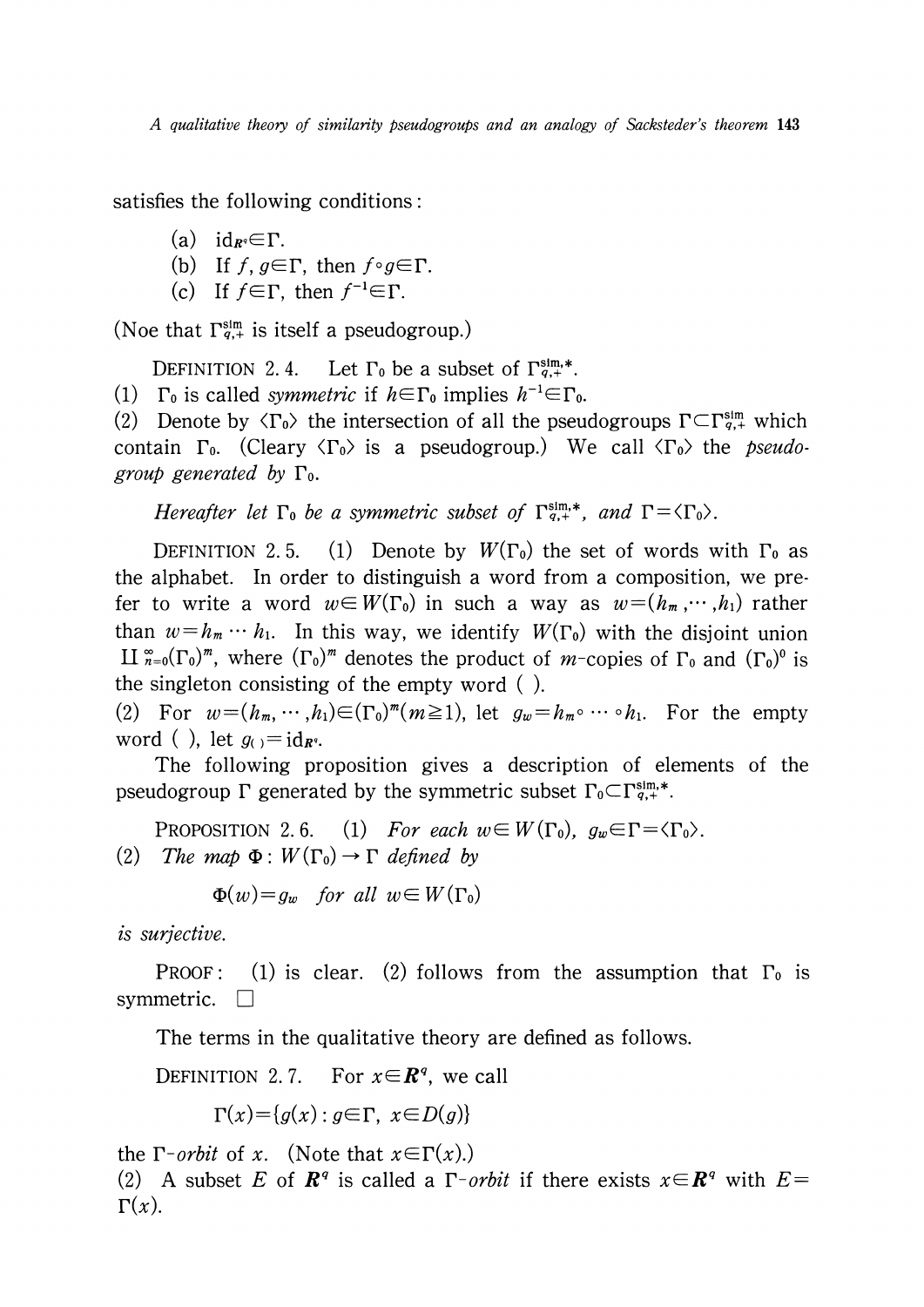DEFINITION 2.8. A subset  $A\subset \mathbb{R}^{q}$  is called  $\Gamma$ -*invariant* if, for any  $x\in A$ , the  $\Gamma$ -orbit  $\Gamma(x)$  is contained in A.

DEFINITION 2.9. A subset  $\mathscr{M}\subset \mathbf{R}^{q}$  is called a  $\Gamma$ *-minimal set* if  $\mathscr{M}$  is a minimal element of the set of closed, non-empty,  $\Gamma$ -invariant subsets of  $\mathbb{R}^{q}$  partially ordered by the inclusions.

The concept for a  $\Gamma$ -orbit corresponding to the limit set of a leaf of a foliation is the derived set in the following.

DEFINITION 2.10. For a subset  $A$  of  $\boldsymbol{R}^{q}$ , denote by  $\mathrm{Der}(A)$  the set of the points  $y\in \mathbb{R}^{q}$  such that there exists a sequence  $x_{1} , x_{2} , \cdots\in A-\{y\}$  with  $y = \lim_{n \to \infty} x_n$ . We call  $\text{Der}(A)$  the *derived set* of A.

DEFINITION 2.11. A  $\Gamma$ -orbit E is called *infinite* if  $\# (E)=\infty$ , bound*ed* if E is bounded as a subset of  $\mathbb{R}^q$ , and proper if  $E\cap \text{Der}(E)=\emptyset$ .

We give the following propositions as typical examples of the propositions in the qualitative theory of similarity pseudogroups, and omit the other natural propositions in it.

PROPOSITION 2.12. If a subset A of  $\mathbb{R}^{q}$  is  $\Gamma$ -invariant, then so are the interior Int(A), the closure  $\overline{A}$  and the derived set Der(A).

PROOF: This follows from the standard arguments.  $\square$ 

PROPOSITION 2.13. If a  $\Gamma$ -orbit E is infinite and bounded, then the derived set  $Der(E)$  contains a compact  $\Gamma$ -minimal set.

PROOF: The assumption implies that the derived set  $Der(E)$  is non -empty, compact and  $\Gamma$ -invariant. Hence the proposition follows from Zorn's lemma.  $\Box$ 

#### 3. Statement of the main theorem

The purpose of this section is to describe briefly how we reach the concept "  $\Gamma$ -orbits with bubbles " and to state our main result.

We are going to find an object corresponding to an exceptional mimimal set  $\mathcal{M}$  of a codimension one foliation. Note that a boundary leaf of such  $\mathcal{M}$  is non-compact, non-proper and semi-proper. We begin by describing a  $\Gamma$ -orbit which may be considered as an analogy of such a leaf.

Hereafter let  $\Gamma$  be the pseudogroup generated by a finite symmetric subset  $\Gamma_{0}$  of  $\Gamma_{q,+}^{\text{sim},*}$  and  $x_{0}$  a point in the bounded  $\Gamma$ -invariant open subset  $\Omega$ :  $=\bigcup_{h\in\Gamma_{0}}D(h)$  of  $\mathbb{R}^{q}$  such that the  $\Gamma$ -orbit  $\Gamma(x_{0})$  is infinite and non-proper. Since  $\Gamma(x_{0})\subset\Omega$ , it follows that  $\Gamma(x_{0})$  is bounded.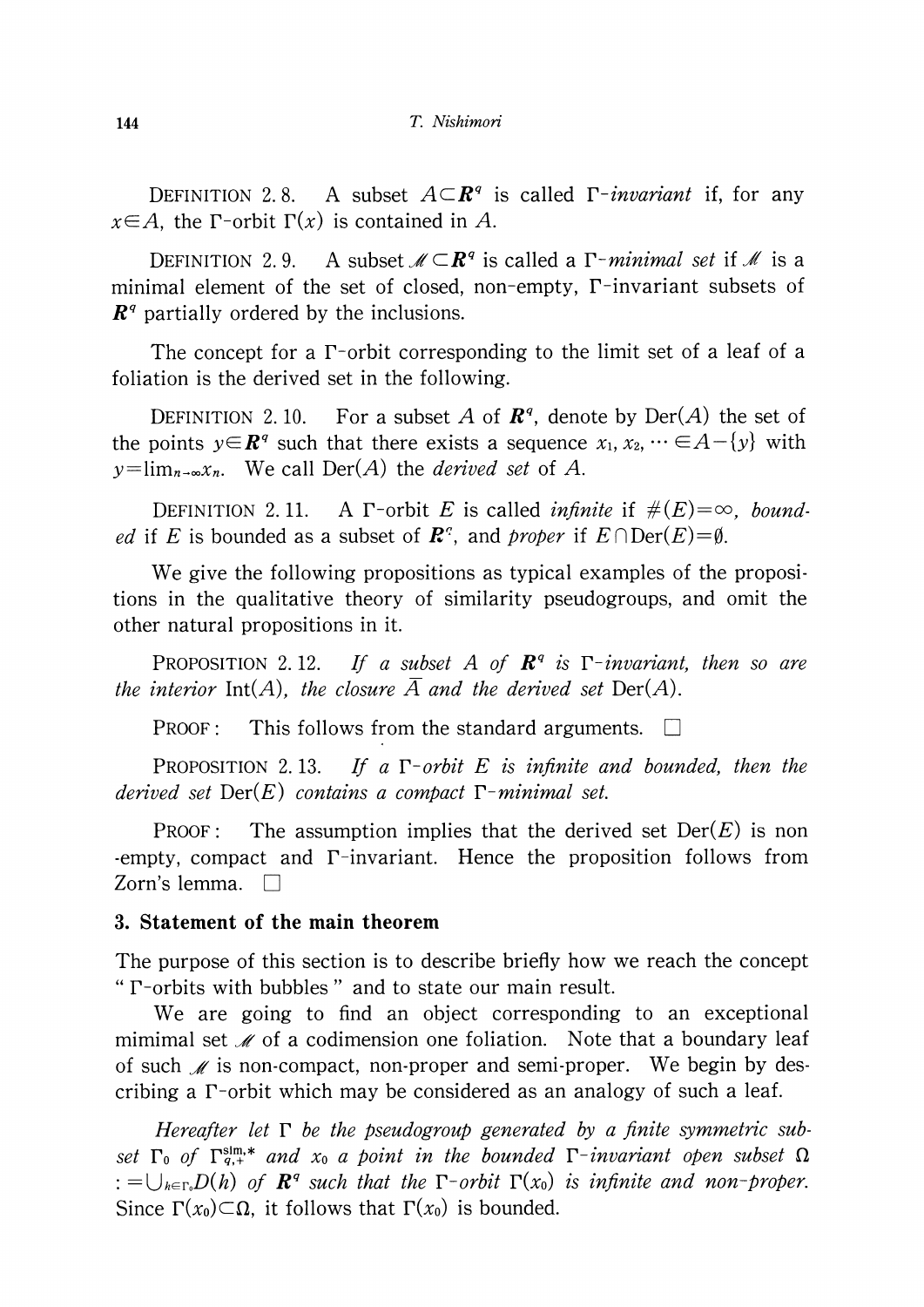A qualitative theory of similarity pseudogroups and an analogy of Sacksteder's theorem <sup>145</sup>

An observation on the holonomy pseudogroup of an exceptional minimal set of a codimension one foliation leads us to make the following natural assumption, which can always be satisfied for such a holonomy pseudogroup.

ASSUMPTION (S). There exists a constant  $\epsilon>0$  such that the distance dist( $\Gamma(x_{0}), \Delta$ ) is greater than  $\varepsilon$ , where  $\Delta=\bigcup_{h\in\Gamma_{0}}\partial D(h_{0}).$ 

Note that  $\Delta$  is a compact subset of  $\mathbf{R}^{q}$ . This assumption (S) implies that the closure  $\Gamma(x_{0})$  is compact and contained in the open subset  $\Omega-\Delta$  of  $\bm{R}^{\mathsf{q}}$  .

In order to obtain a result analogous to Sacksteder's theorem on codimension one foliations, we must look for a point  $x$  in the closure  $\Gamma(x_{0})$  such that there exists a contracting element in the stabilizer  $\Gamma_{x}$ : = $\{g$  $\in\Gamma: x\in D(g) , g(x)=x\}$ , which is the concept for the  $\Gamma$ -orbit  $\Gamma(x)$  corresponding to the holonomy group of a leaf of a codimension one foliation. Here we investigate the following two examples.

EXAMPLE 3.1. Consider the case  $q=2$ . (1) Let  $U = \begin{bmatrix} -\varepsilon, 1+\varepsilon \end{bmatrix} \times \begin{bmatrix} -\varepsilon, 1+\varepsilon \end{bmatrix}$  for some  $\varepsilon \in ]0, 1/100 [$ . Take four points

$$
x_0=(0, 0), x_1=(1, 0), x_2=(1, 1), x_3=(0, 1) \in \mathbb{R}^2
$$

and define similarity transformations  $\overline{h}_{0},\ \overline{h}_{1},\ \overline{h}_{2},\ \overline{h}_{3} : \mathbb{R}^{2} \rightarrow \mathbb{R}^{2}$  by

$$
\overline{h}_i(x) = \frac{1}{3}(x - x_i) + x_i \quad \text{for all } x \in \mathbb{R}^2,
$$

and let  $h_{i}=\overline{h}_{i}|u:U\rightarrow\overline{h}_{i}(U).$  Denote by  $\Gamma$  the pseudogroup generated by the finite symmetric subset

 $\Gamma_{0}$  :  $=\{h_{0}^{} ,\cdots,h_{3}^{},$   $h_{0}^{-1} ,\cdots,h_{3}^{-1}\}\subset\Gamma_{2,+}^{\mathrm{sim},*}$ .

It is easy to see that  $\Gamma(x_{0})=\Gamma(x_{1})=\Gamma(x_{2})=\Gamma(x_{3})=C\times C$ , where C is the standard Cantor set. Note that the stabilizer  $\Gamma_{x_{0}}$  contains the contracting element  $h_{0}$ .

(2) Let  $U=\{x\in \mathbb{R}^{2} : ||x||<1+\epsilon\}$  for some  $\epsilon\in]0, 1/100[$ . Take an irrational rotation  $\overline{h}: \mathbb{R}^{2} \rightarrow \mathbb{R}^{2}$  fixing the origin  $0 \in \mathbb{R}^{2}$  and let  $h=\overline{h}|_{U} : U \rightarrow$ U. Denote by  $\Gamma$  the pseudogroup generated by  $\Gamma_{0}$ : ={h, h<sup>-1}</sup> and put x<sub>0</sub>=  $(1, 0) \in \mathbb{R}^{2}$ . Then we see that

$$
\overline{\Gamma(x_0)}=S^1:={x\in R^2:||x||=1}.
$$

Clearly the stabilizer  $\Gamma_{x_{0}}$  contains no contracting element.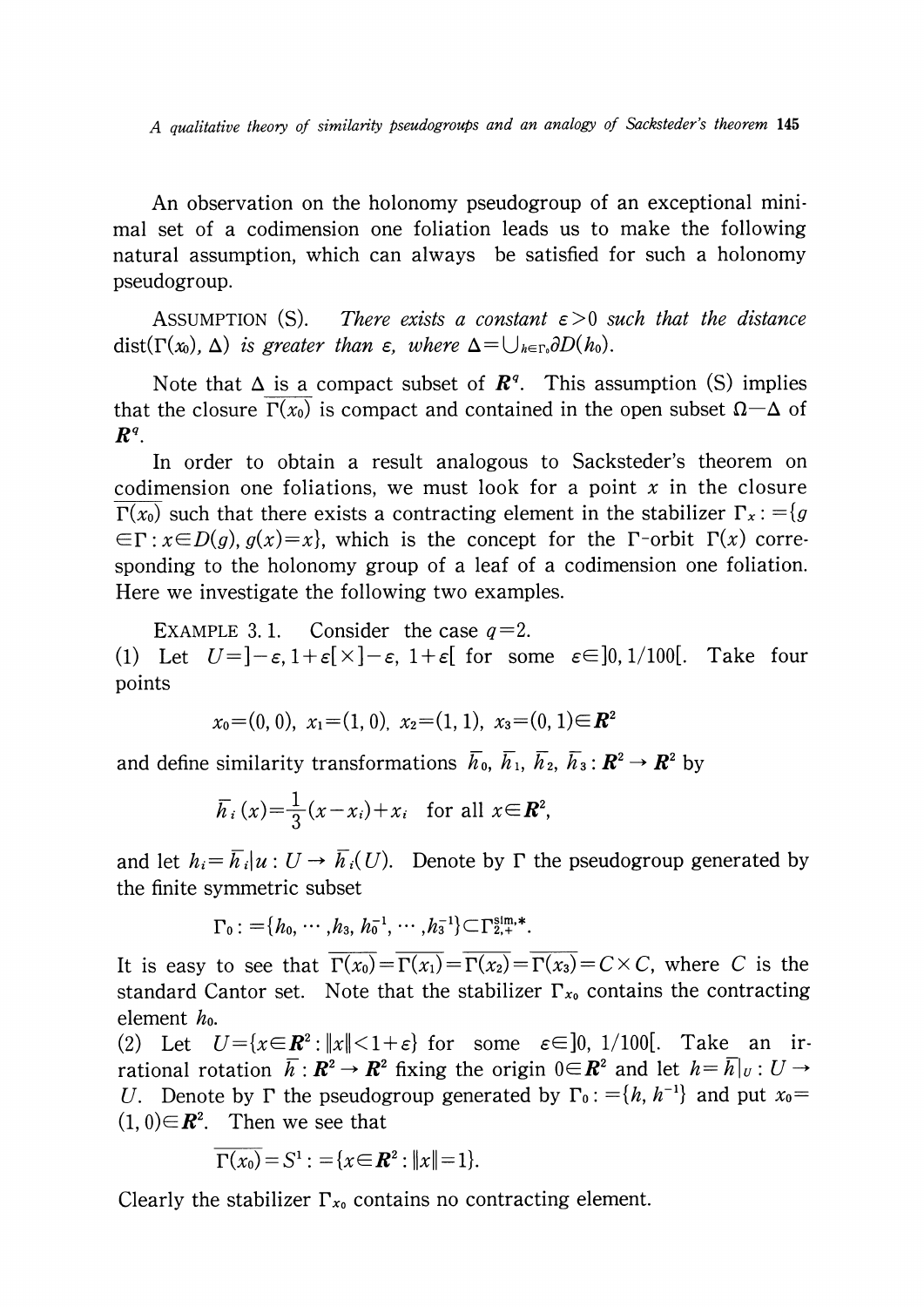The first example is affirmative for our problem but the second one is not. By watching carefully these examples (and also boundary leaves of exceptional minimal sets of codimension one foliations), we find the difference: the first example admits " bubbles " defined below and the second one does not.

DEFINITION 3.2. A  $\Gamma$ -orbit  $E\subset \mathbb{R}^{q}$  is called with bubbles if, for each  $x\in E$ , there exists a non-empty, bounded, convex, open subset  $B_{x}$  (called a *bubble* at x) of  $\mathbb{R}^{q}$  satisfying the following conditions:

(a) 
$$
x \in \partial B_x
$$
, where  $\partial B_x := \overline{B_x} - B_x$ .

- (b)  $B_{x}\cap B_{y}=\emptyset$  if  $x\neq y$ .
- (c) If  $h\in\Gamma_{0}$  and  $x\in D(h)\cap E$  satisfy  $h(x)\neq x$ , then  $\overline{h}(Bx)=B_{h(x)}$ , where  $\overline{h}$  is the extension of h.

One can easily find "bubbles" for the  $\Gamma$ -orbit  $\Gamma(x_{0})$  in Example 3.1 (1) and cannot in the case of Example 3. <sup>1</sup> (2). Our main result is the following theorem.

THEOREM 3.3 (An Analogy of Sacksteder's [Theorem\)](#page-0-0). Let  $\Gamma$  be the pseudogroup generated by a finite symmetric subset  $\Gamma_{0}$  of  $\Gamma_{q,+}^{\text{sim},*}$  and  $x_{0}$  a point in the union  $\Omega:=\bigcup_{h\in\Gamma_{0}}D(h)$  such that the  $\Gamma$ -orbit  $\Gamma(x_{0})$  is infinite and non-proper. Suppose that the condition  $(S)$  is satisfied and the  $\Gamma$ -orbit  $\Gamma(x_{0})$  is with bubbles. Then there exists a point x in the closure  $\Gamma(x_{0})$  such that the stabilizer  $\Gamma_{x}$  contains a contracting element.

We consider this result as a starting point for the qualitative theory of foliations of higher codimension. Now we have two immediate ways to proceed. One is to prove this theorem in the more general situation. The other is to prove an analogy of another theorem in the qualitative theory of codimension one foliations. An attempt in this way is done by Matsuda [\[4\].](#page-9-2)

#### 4. The proof of Theorem 3. 3.

Let  $\Gamma$  be the pseudogroup generated by a finite symmetric subset  $\Gamma_{0}$  of  $\Gamma_{q,+}^{\text{sim},*}$  and  $x_{0}$  a point in  $\Omega=\bigcup_{h\in\Gamma_{0}}D(h)$  such that the orbit  $\Gamma(x_{0})$  is infinite and non-proper. Suppose that the condition  $(S)$  is satisfied and the  $\Gamma$ -orbit  $\Gamma(x_{0})$  is with bubbles  $\{B_{x}\}_{x\in\Gamma(x_{0})}$ .

We begin by some definitions.

DEFINITION 4.1. (1) For a word  $w\!\in W(\Gamma_{0})$ , denote by  $|w|$  the word length of  $w$ ; that is,  $|w| = m$  if  $w = (h_{m}, \cdots, h_{1})$ , and  $|w| = 0$  if  $w$  is the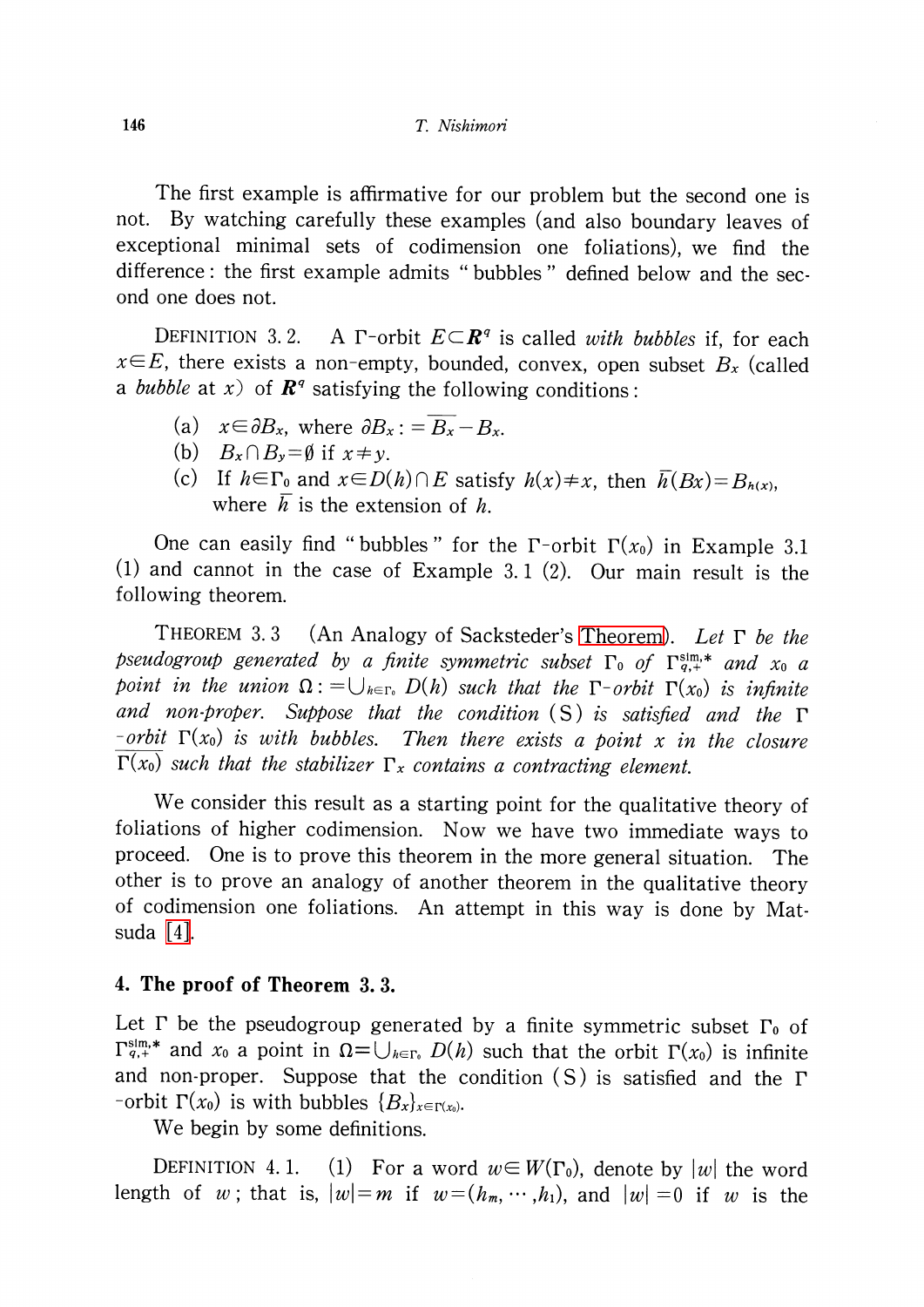A qualitative theory of similarity pseudogroups and an analogy of Sacksteder's theorem 147

empty word ( ). (2) For x,  $y \in \mathbb{R}^{q}$  with  $y \in \Gamma(x)$ , put

$$
d_{\Gamma_0}(x, y) = \min\{|w| : w \in W(\Gamma_0), \ x \in D(g_w) \text{ and } g_w(x) = y\}.
$$

(Distinguish  $d_{\Gamma_{0}}(x, y)$  from the Euclidean distance  $||x-y||$ .)

DEFINITION 4.2. Let x,  $y\in \mathbb{R}^{q}$ . A word  $w\in W(\Gamma_{0})$  is called a short-cut at x to y if  $x \in D(g_{w})$ ,  $g_{w}(x) = y$  and  $|w| = d_{\Gamma_{0}}(x, y)$ .

The bubbles  $\{B_{x}\}_{x\in\Gamma(x_{0})}$  are preserved by short-cuts as follows.

<span id="page-6-0"></span>LEMMA 4.3. Let x,  $y\in\Gamma(x_{0})$  be distinct points and  $w=(h_{m}, \cdots, h_{1})$  a short-cut at x to y. Then  $g_{w}(B_{x})=B_{y}$ , where  $g_{w}$  is the extension of  $g_{w}=$  $h_{m^{\circ}}\cdots$  o $h_{1}.$ 

PROOF: For  $i=1, \cdots, m$ , let  $y_{i}=h_{i}\circ\cdots\circ h_{1}(x)\in\Gamma(x_{0})$  and put  $y_{0}=x\in$  $\Gamma(x_{0})$ . Since w is a short-cut at x, the points  $x=y_{0}, \cdots, y_{m}=y$  are pairwise distinct. Clearly  $h_{i+1}\in\Gamma_{0}$  and  $y_{i}\in D(h_{i+1})\cap\Gamma(x_{0})$  for  $i=0, \cdots, m-1$ . Therefore

$$
\overline{g}_w(B_x) = \overline{h}_{m} \circ \cdots \circ \overline{h}_{2} \circ \overline{h}_{1}(B_{y_0})
$$
  
=  $\overline{h}_{m} \circ \cdots \circ \overline{h}_{2}(B_{y_1})$   
=  $\cdots = \overline{h}_{m}(B_{y_{m-1}}) = B_{y_m} = B_{y_n}$ .

This completes the proof of [Lemma](#page-6-0) 4.3.  $\Box$ 

The following is a key observation.

<span id="page-6-1"></span>LEMMA 4.4. The union  $B: = \bigcup_{x\in\Gamma(x_{0})}B_{x}$  is bounded.

PROOF. Take a cone  $C_{x_{0}}$  with  $x_{0}$  as vertex such that Int( $C_{x_{0}}\rangle \subset B_{x_{0}}.$ For each  $x{\in}\Gamma(x_{0})$ , choose a short-cut  $w{\in}W(\Gamma_{0})$  at  $x_{0}$  to  $x_{\cdot}$  and put  $C_{x}{=}$  $\overline{g}_{w}(C_{x_{0}})$ . Then  $C_{x}$  is a cone with x as vertex and Int( $C_{x}$ ) $\subset$ B<sub>x</sub>. Note that  $C_{\sigma}$  is simirlar to  $C_{x_0}$  and the similarity ratio of  $C_{x_0}$  to  $C_{x_0}$  coincides with that of  $B_x$  to  $B_{x_{0}}$ . We proceed by intuitive arguments. Take a very large sphere S with  $x_0$  as center. We may suppose that S is suffiiently large in such a way that the union  $\Omega=\bigcup_{h\in\Gamma_{0}}D(h)$  can be almost identified with  $x_{0}$ . There exists a large sphere S' with  $x_{0}$  as center such that if a bubble  $B_{\bf x}$  intersects S, then the correspoding cone  $C_{\bf x}$  intersects S'. By taking  $S'$  of an appropriate size, we may suppose that, for all the points  $x\in\Gamma(x_{0})$  with  $B_{x}\cap S\neq\emptyset$ , the intersections  $C_{x}\cap S'$  are almost congruent and so their  $q-1$  dimensional volumes have almost the same positive value v. The number of such x's is finite since it is almost overestimated by the ratio of the volume of S' to the value v. Hence the union  $B = \bigcup_{x\in\Gamma(x_{0})}B_{x}$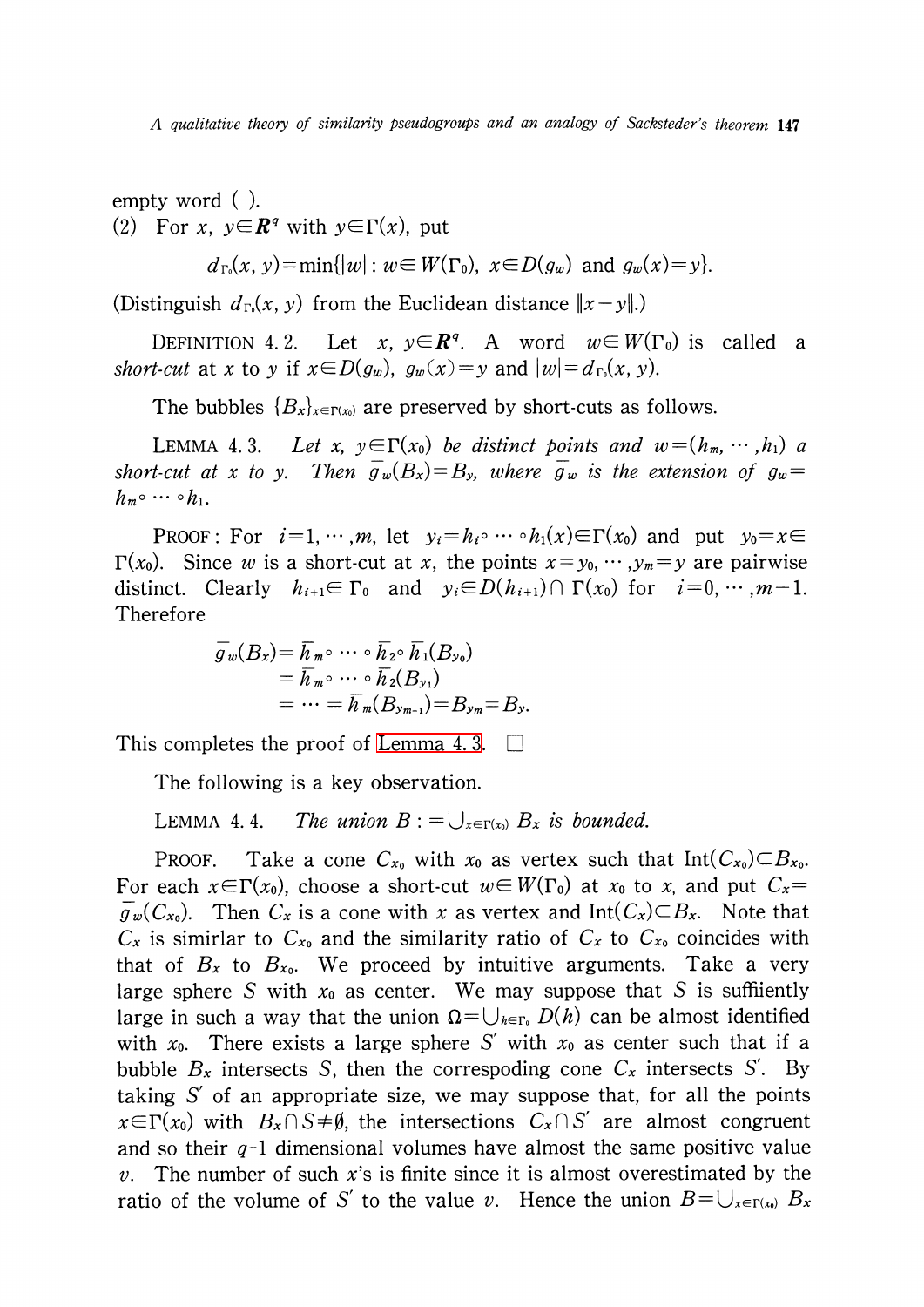is contained in the union of the disk surrounded by S and a finite number of bubbles, which implies that B is bounded.  $\square$ 

As an application of [Lemma](#page-6-1) 4. 4, we have the following.

LEMMA 4.5. (1)  $\sum_{x\in\Gamma(x_{0})}\text{vol}(B_{x})<\infty$ .

 $(2) \quad \sum_{x\in\Gamma(x_{0})}(\text{diam}(B_{x}))^{q}<\infty.$ 

- (3) There exists a sequence  $\{\mu_{n}\}_{n=1}^{\infty}$  of positive numbers such that
	- (a)  $\mu_{n}>\mu_{n+1}$  for all  $n\in N$ ,
	- (b)  $\lim_{n\rightarrow\infty}\mu_{n}=0,$
	- (c) if  $w\in W(\Gamma_{0})$  is a short-cut at  $x_{0}$ , then diam $(B_{g_w(x_0)})<\mu_{n}$ , when  $n = d_{\Gamma_{0}}(x_{0}, g_{w}(x_{0}))=|w|$ .

PROOF. (1) This follows directly from [Lemma](#page-6-1) 4.4.

(2) Since the bubbles  $\{B_{x}\}_{x\in\Gamma(x_{0})}$  are similar, the volumes  $\{vol(B_{x})\}_{x\in\Gamma(x_{0})}$ are directly proportional to the numbers  $\{(\text{diam}(B_{x}))^{q}\}_{x\in\Gamma(x_{0})}$ . Hence (1) implies (2).

(3) For 
$$
n \in \mathbb{N}
$$
, let

$$
\delta_n = \sup \{ \operatorname{diam}(B_x) : x \in \Gamma(x_0), d_{\Gamma_0}(x, x_0) \geq n \},
$$

which is not infinity because

$$
(\delta_n)^q \leq \sum_{x \in \Gamma(x_0)} (\text{diam}(B_x))^q < \infty.
$$

Since the sequence  $\delta_{1}$ ,  $\delta_{2}$ ,  $\delta_{3}$ ,  $\cdots$  is weakly decreasing and has a lower bound 0, there exists the limit  $\delta_{\infty}$ :  $=\lim_{n\rightarrow\infty}\delta_{n}\geq 0$ . If  $\delta_{\infty}>0$ , then there exists an infinite number of  $x\in\Gamma(x_{0})$  with diam $(B_{x})\geq\delta_{\infty}/2$ , which contradicts the inequality in (2). Hence  $\delta_{\infty}=0$ . Now put  $\mu_{n}=\delta_{n}+1/n$  for each  $n\in \mathbb{N}$ . It is easy to see that the sequence  $\{\mu_{n}\}_{n=1}^{\infty}$  satisfies the conditions (a), (b) and (c).  $\Box$ 

In contrast with the action of a group of diffeomorphisms on a manifold, we must always worry about the domains of elements in the pseud0 group  $\Gamma$ , which occupies an important part in our arguments. Here we give a lemma which follows immediately from the assumption (S). For  $x\in \mathbb{R}^{q}$  and  $r>0$ , put  $U(x: r)=\{y\in \mathbb{R}^{q} : ||y-x||< r\}$ .

<span id="page-7-0"></span>LEMMA 4.6. If  $h \in \Gamma_{0}$  and  $x \in \Gamma(x_{0})\cap D(h)$ , then  $U(x ; \varepsilon)\subset D(h)$ .

PROOF: Suppose that  $U(x;\varepsilon)\nsubseteq D(h)$  and take a point  $y\in$  $U(x;\epsilon)-D(h)$ . Since  $U(x;\epsilon)$  is a convex subset of  $\mathbb{R}^{q}$  containing the points x and y, the line segment L connecting x and y lies in  $U(x; \varepsilon)$ . Since  $x \in D(h)$  and  $y \notin D(h)$ , the line segment L must intersect  $\partial D(h)$ .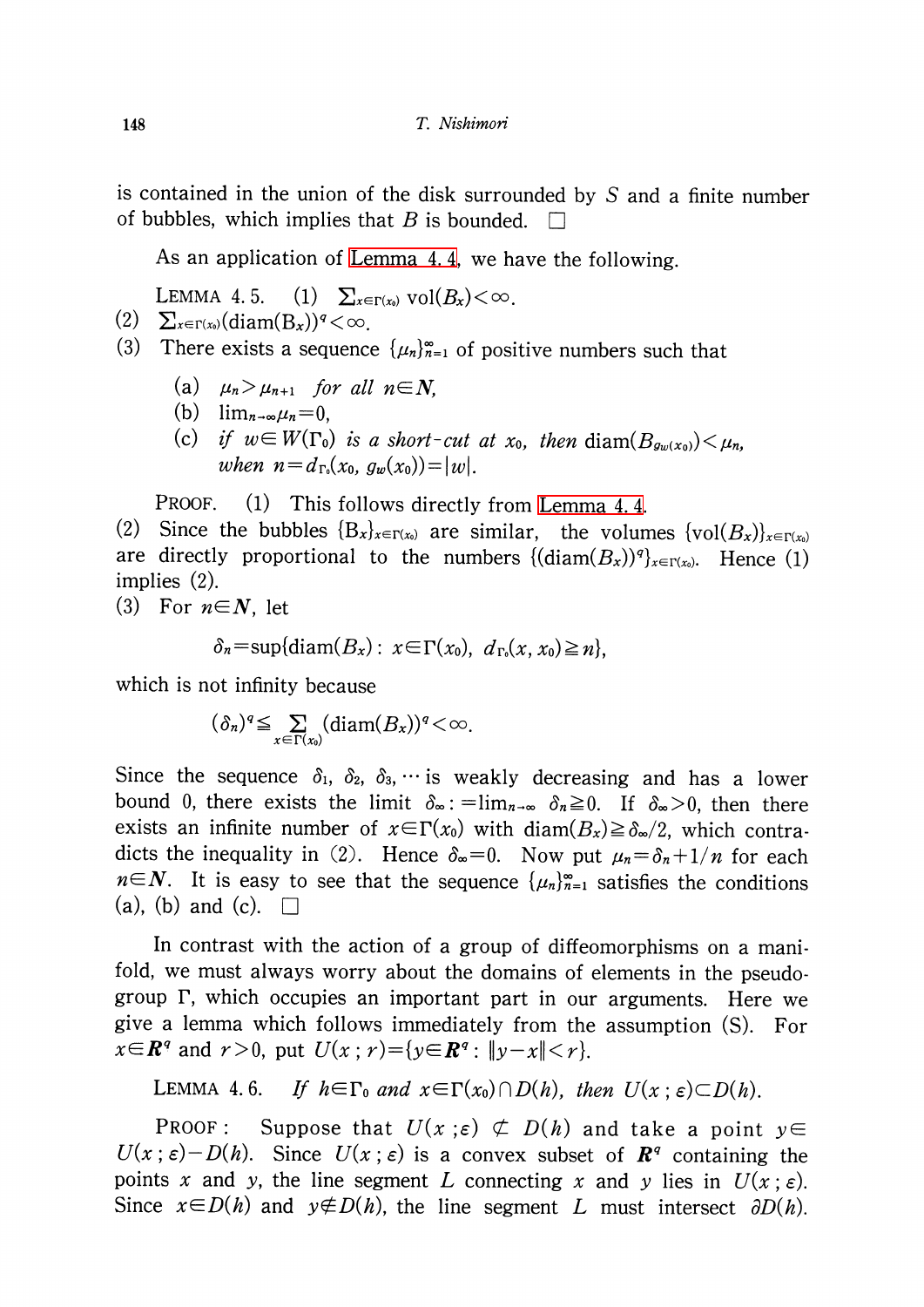A qualitative theory of similarity pseudogroups and an analogy of Sacksteder's theorem 149

Hence  $U(x;\varepsilon)\cap\partial D(h)\neq\emptyset$ . This contradicts the inequality dist( $\Gamma(x_{0}),$   $\Delta)$ )  $\varepsilon$  in the condition (S).  $\Box$ 

The following lemma is an analogy of a useful lemma in Sacksteder [\[7\].](#page-9-0) Let  $\delta=\sup\{\mathrm{diam}(B_{x}) : x\in\Gamma(x_{0})\}.$ 

LEMMA 4.7. (The Short-cut [Theorem\)](#page-0-0). If  $w\in W(\Gamma_{0})$  is a short-cut at  $x_0$ , then

$$
U(x_0\,;\,\varepsilon\,\cdot \frac{\mathrm{diam}(B_{x_0})}{\delta}\Big)\subset D(g_w).
$$

PROOF: We proceed by an induction on  $m=|w|$ .

(I) If  $m=1$ , then  $h:=g_{w}$  is an element of the generating set  $\Gamma_{0}$ . Since diam $(B_{x_0})/\delta\!\leq\! 1$  and  $x_{0}\!\!\in\!\!\Gamma(x_{0})\!\cap\!D(h)$ , [Lemma](#page-7-0) 4.6 implies that

$$
U\Big(x_0\,;\,\varepsilon\,\cdot\,\frac{\mathrm{diam}(B_{x_0})}{\delta}\Big)\subset U(x_0\,;\,\varepsilon)\subset D(h)=D(g_w).
$$

(II) Suppose that Lemma 4. 7 is satisfied for short-cuts of word length less than m. For a short-cut  $w=(h_{m}, \cdots, h_{1})\in W(\Gamma_{0})$  at  $x_{0}$ , let  $w'=(h_{m-1}, \cdots, h_{1})$ and  $g^{'}=g_{w^{\prime}}.$  Note that  $w^{'}$  is also a short-cut at  $x_{0}$  and that  $g^{'}(x_{0})\!\!\in\!\Gamma(x_{0})\cap\Omega$  $D(h_{m})$ . By the induction hypothesis, it follows that  $U(x_{0} ; \varepsilon \cdot \text{diam}(B_{x_{0}})/\delta)$  $\subset D(g')$  and the following computation has the meaning:

$$
g'\Big(U\Big(x_0;\,\varepsilon\cdot\frac{\operatorname{diam}(B_{x_0})}{\delta}\Big)\Big)=U\Big(g'(x_0);\,\varepsilon\cdot\frac{\operatorname{diam}(B_{x_0})}{\delta}\cdot\frac{\operatorname{diam}(B_{g'(x_0)})}{\operatorname{diam}(B_{x_0})}\Big)\subset U(g'(x_0);\,\varepsilon)\subset D(h_m).
$$

This implies that

$$
U(x_0; \varepsilon \cdot \frac{\text{diam}(B_{x_0})}{\delta}) \subset D(h_{m} \circ g') = D(g_w). \quad \Box
$$

Now we are in the final stage of the proof of Theorem 3. 3. Let  $\varepsilon_{0}=\varepsilon\cdot \text{diam}(B_{x_0})/\delta$  and take  $n\in \mathbb{N}$  with  $\mu_{n}<\text{diam}(B_{x_0})/3$ . Since the  $\Gamma$ orbit  $\Gamma(x_{0})$  is non-proper, there exists a point  $x\in(\Gamma(x_{0})-\{x_{0}\})\cap U(x_{0} ; \varepsilon_{0}/3)$ at a short-cut  $w\!=\!(h_{m}, \cdots ,h_{1})\!\!\in W(\Gamma_{0})$  at  $x_{0}$  such that  $g_{w}(x_{0})\!=\!x$  and  $m\!\geq\! n.$ Then

$$
\text{diam}(B_x) = \text{diam}(B_{g_w(x_0)}) < \mu_m \leq \mu_n < \frac{\text{diam}(B_{x_0})}{3}.
$$

By Lemma 4.7, the domain  $D(g_{w})$  contains  $U(x_{0} \,;\, \varepsilon_{0})$ . It follows that